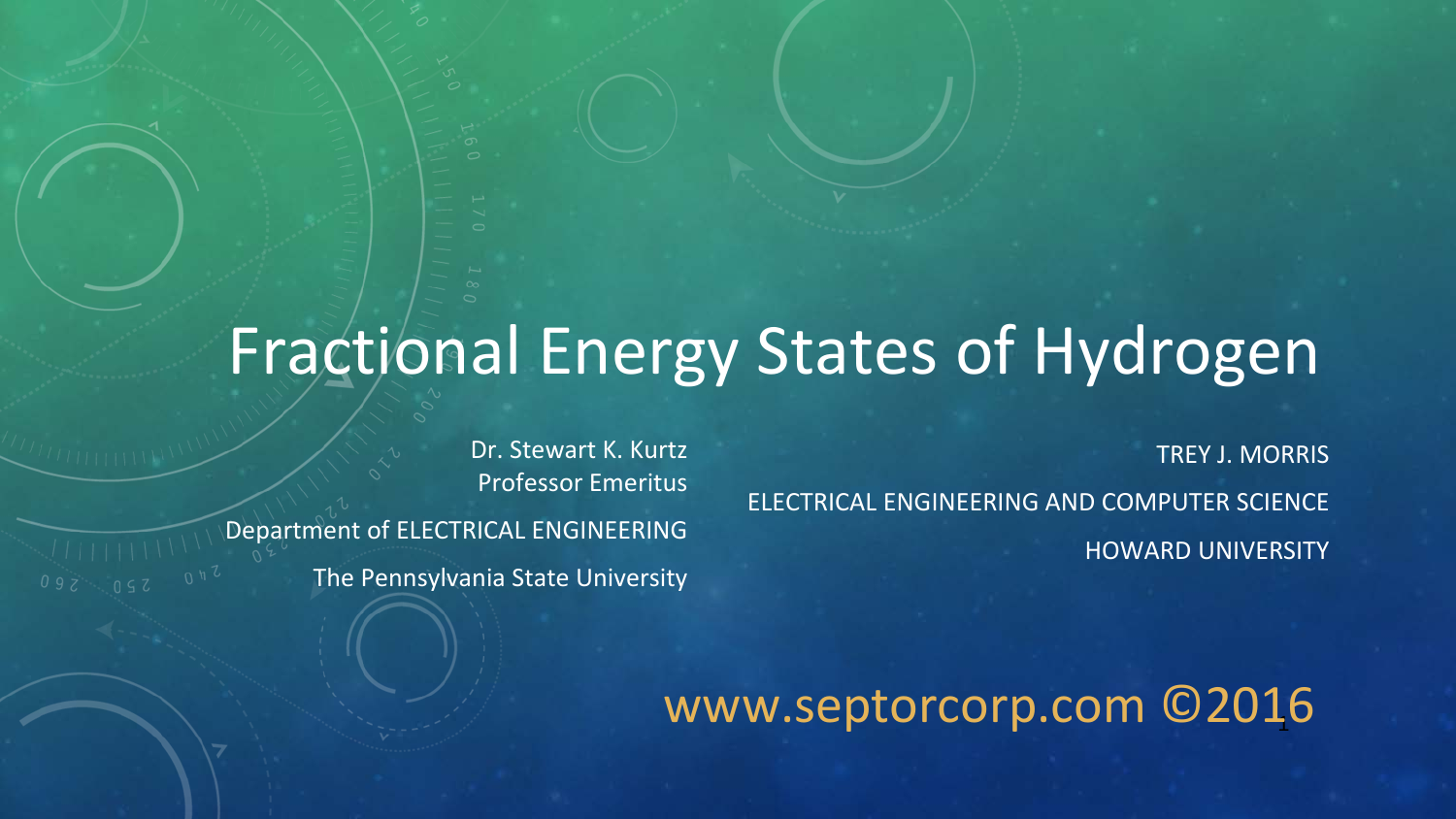### Goals

- Derivation of Fractional Principal Quantum States for solutions of:
	- Non-relativistic Schrödinger equation
	- Relativistic spin-zero version Klein-Gordon equation
	- •Implications of n, the principal quantum number, having the dual behavior of:

 $n = 1, 2, 3, \dots 137$ 

 $n = 1/p$ , where  $p = 2, 3, 4, 5, ... 137$ 

• Introduce Meta-Energy p-ladder, bridging Chemical to Nuclear Energy gap as a possible model for LENR reactions 2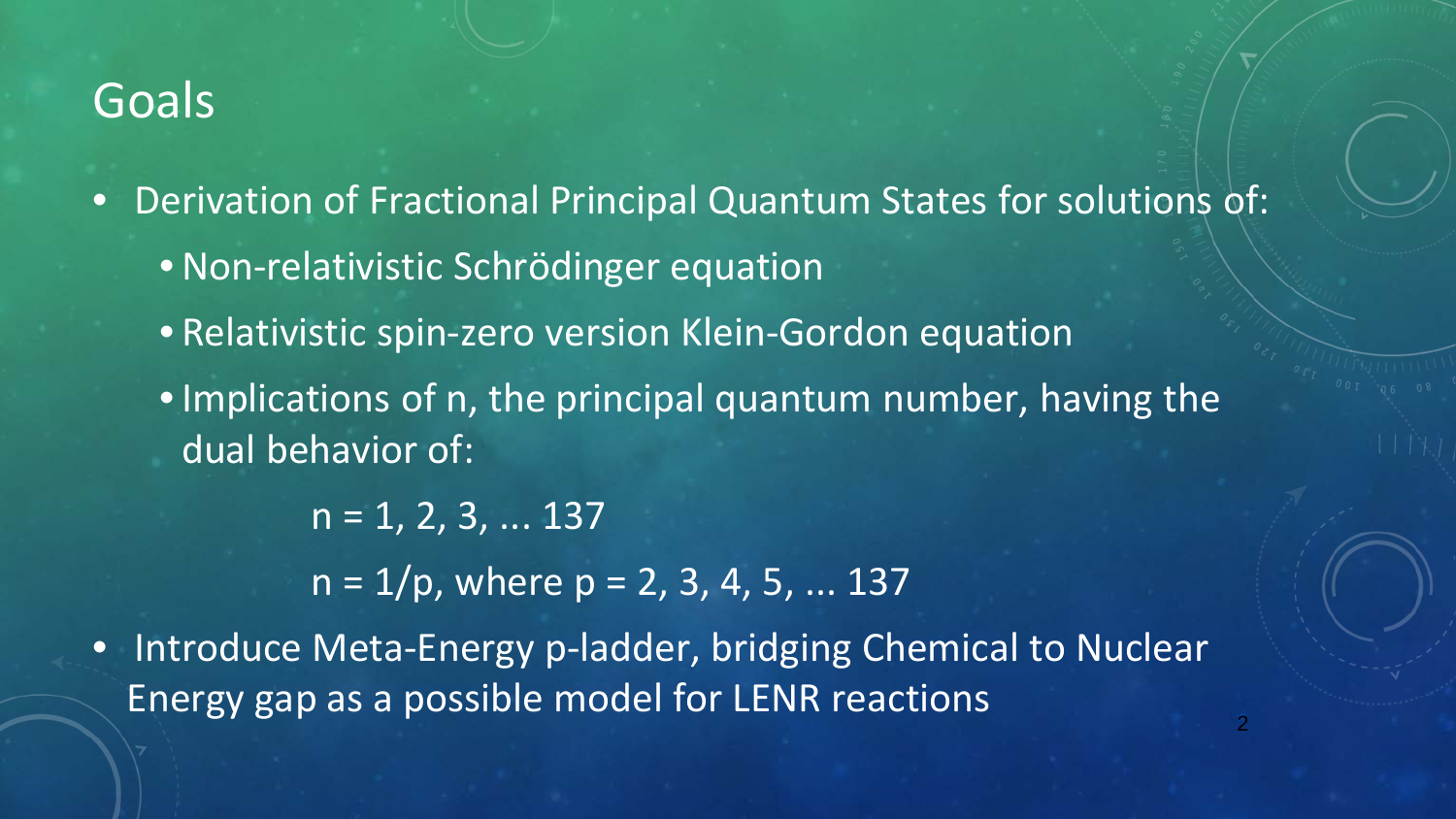## Historical Background

• In 1956 Schroedinger wrote in a letter to Wolfgang Yourgrau\*

"Admittedly the Schroedinger theory, relativistically framed (without spin) gives a formal expression for<br>the fine structure formula of Sommerfeld, but it is incorrect owing to the appearance of half-integbers instead of integers. My paper in which this is shown has ... never been published. It was withdrawn by me and replaced by the nonrelatívistic treatment."

\*Yourgrau,W and Mandelstram,S (1968) Variational Principles in Dynamics and Quantum Theory, 3rd Ed London, Issac Pitman and Sons

W.J. Moore, Schrödinger: Life and Thought, 1st edition, Cambridge University Press, pp.196-197, 1992

Elongated Narrative can be found at septorcorp.com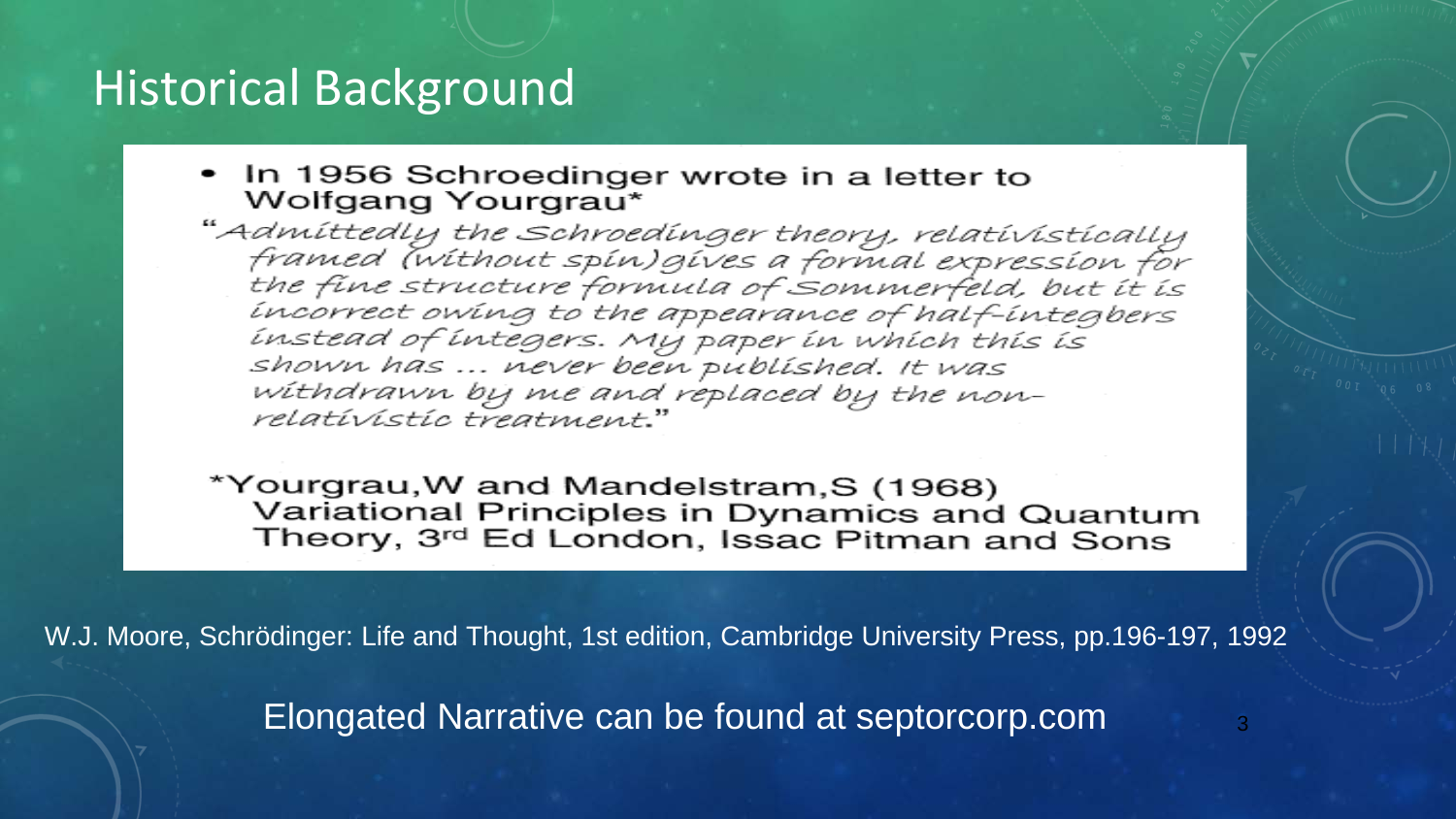## Fractional Solutions to Schrodinger Equation

$$
x\frac{d^{2}R}{dx^{2}} + 2\frac{dR}{dx} + \left[\frac{2me^{2}}{\hbar^{2}\alpha} - \frac{x}{4} - \frac{l(l+1)}{x}\right]R = 0
$$

L. Schiff, Quantum Mechanics, International Series in Pure and Applied Math., McGraw-Hill, New York, (1955) pp 80-85 Equations 16.6 -16.8.

$$
x = \alpha r = \rho
$$
  $\alpha^2 = \frac{8\mu|E|}{\hbar^2}$   $\mu$  = reduced mass  
 $E$  = eigenvalue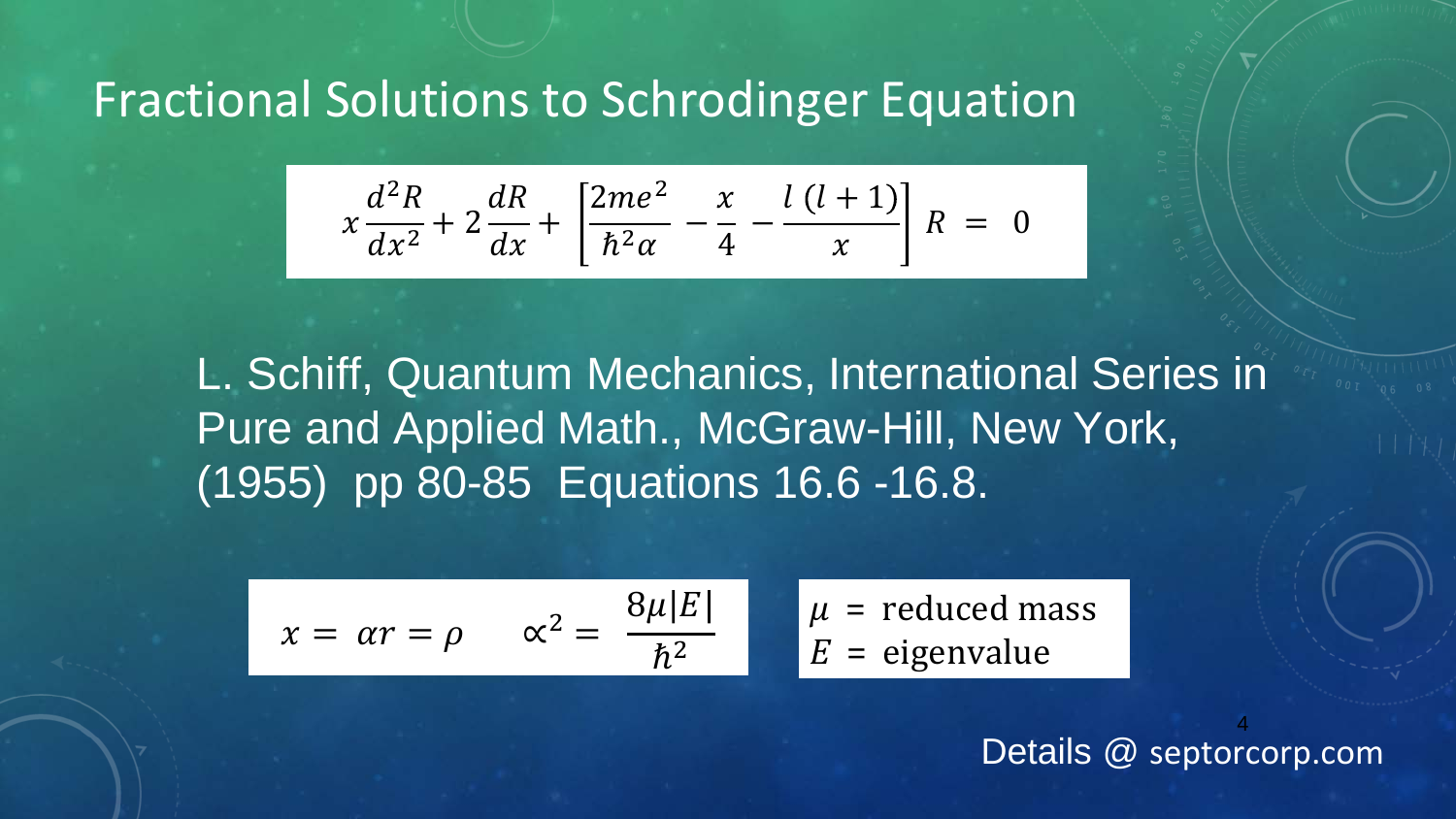## Fractional Solutions to Schrodinger Equation

$$
x\frac{d^{2}R}{dx^{2}} + 2\frac{dR}{dx} + \left[\frac{2me^{2}}{\hbar^{2}\alpha} - \frac{x}{4} - \frac{l(l+1)}{x}\right]R = 0
$$

 $n^* - \frac{k-1}{2} = \frac{2me^2}{\hbar^2 \alpha}$   $\frac{k^2 - 1}{4} = l(l+1)$ **Substituting** 

We get 
$$
xy'' + 2y' + \left[n^* - \frac{k-1}{2} - \frac{x}{4} - \frac{k^2 - 1}{4x}\right]y = 0
$$

5 Eqn. 2.71 Henry Margenau and George M. Murphy *The Mathematics of Physics and Chemistry, New York , d. Van Nostrand Company Inc p.78 1943 . Physics Department and Chemistry Department, Yale University.*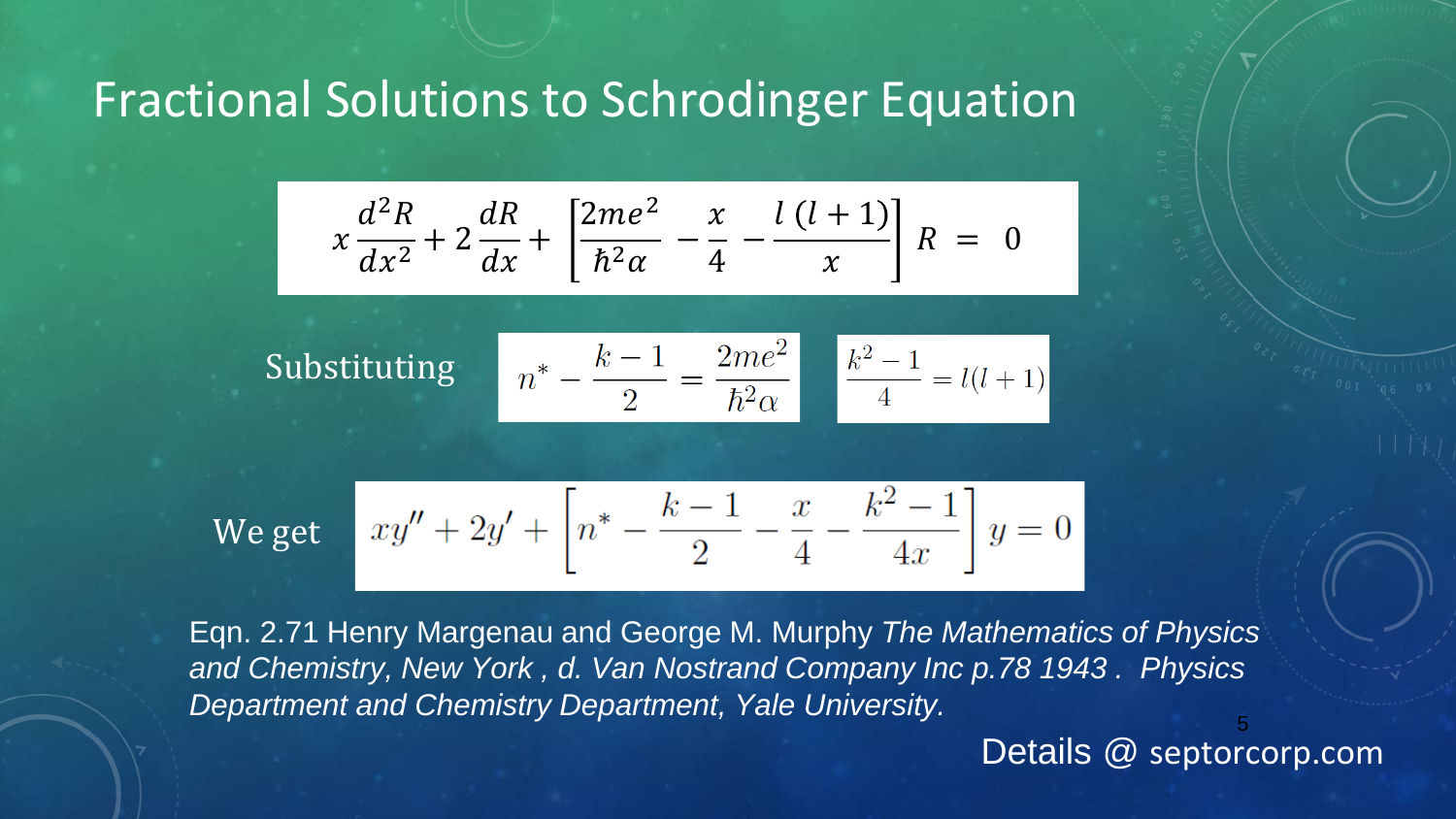## Fractional Solutions to Schrodinger Equation

$$
xy'' + 2y' + \left[n^* - \frac{k-1}{2} - \frac{x}{4} - \frac{k^2 - 1}{4x}\right]y = 0
$$

Where solution y depends on the value on n\* :

If n<sup>\*</sup> is a positive integer, y is an associated Laguerre function

 $y = e^{-x/2} x$  $k-1$ 2  $\left| \begin{array}{cc} 2 \ L_{n^*}^k(x) & E_{n^*}^k \end{array} \right|$ 

$$
L_{n^*}^k(x) \equiv \frac{d^k}{dx^k} L_{n^*}(x)
$$

If n<sup>\*</sup> is any constant, y becomes

$$
y = e^{-x/2} x^{(k-1)/2} \frac{d^k}{dx^k} L_{n^*}(x)
$$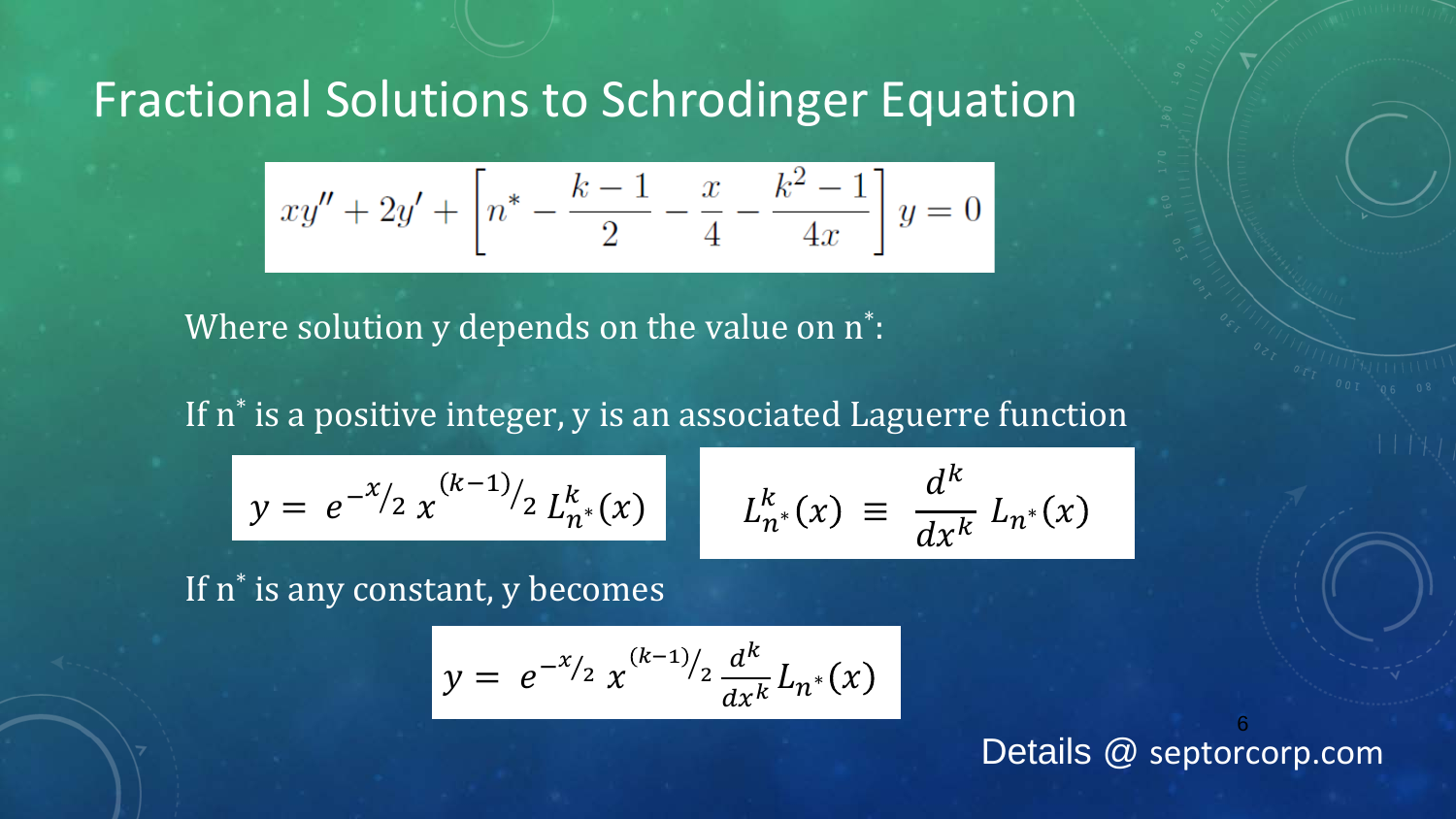## Fractional State Derivation Highlights

Set:

$$
xy'' + 2y' + \left[n^* - \frac{k-1}{2} - \frac{x}{4} - \frac{k^2 - 1}{4x}\right]y = 0
$$

$$
\frac{k^2 - 1}{4} = l(l+1)
$$

$$
k^2 - 1 = 4l(l+1) = 4l^2 + 4l + 1 - (2l+1)^2
$$

$$
k = 2l + 1
$$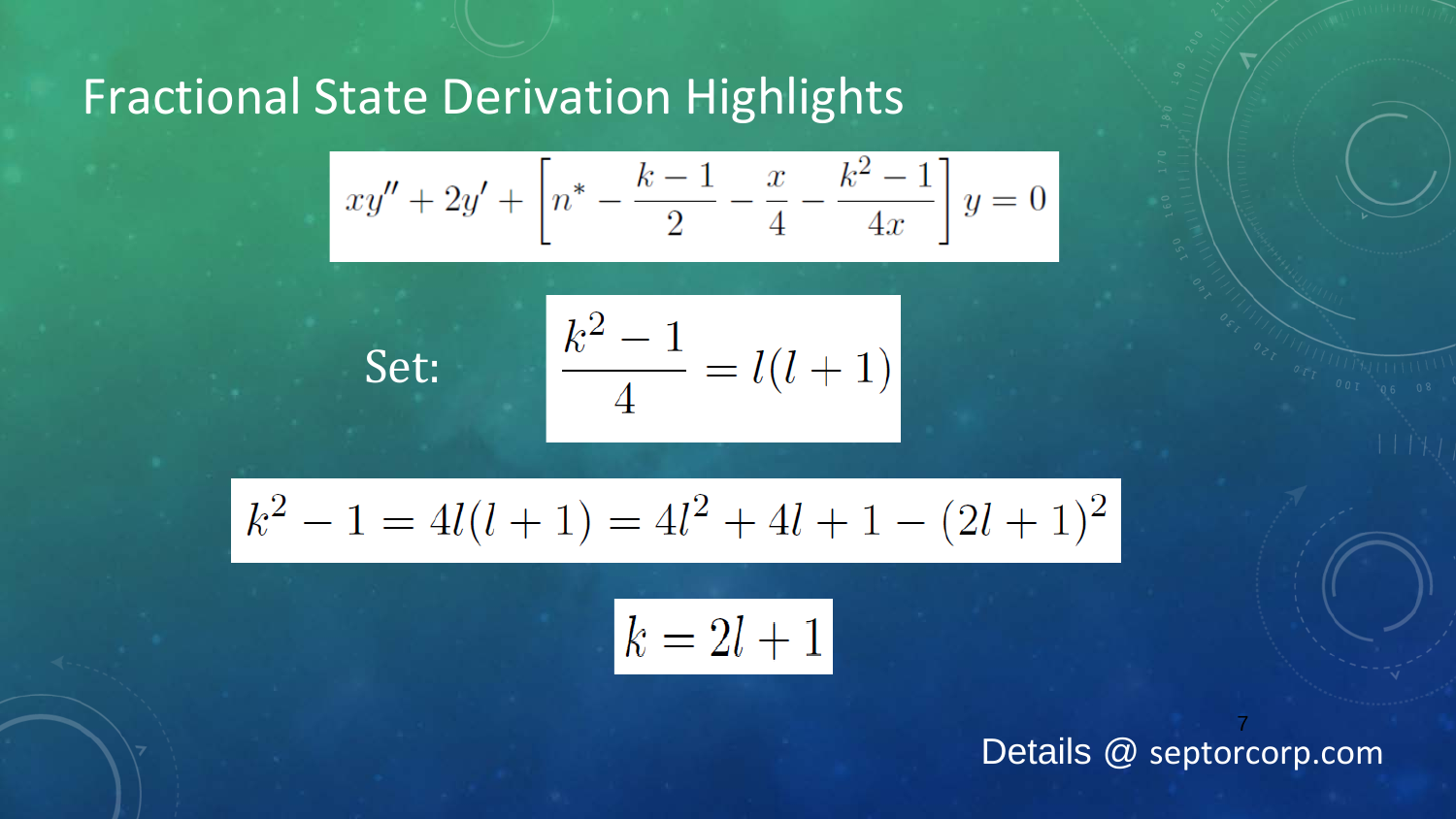## Fractional State Derivation Highlights

$$
E = -W = -\frac{me^4}{2\hbar^2} \frac{1}{(n^*-l)^2}
$$

$$
n^* = \frac{1}{p} + l \qquad p = 2, 3, 4 ... \qquad a_0 = \frac{\hbar^2}{me^2}
$$

$$
E = -\frac{1}{2} \left( \frac{e^2}{a_0} \right) \left( \frac{1}{(\frac{1}{\mathsf{p}})^2} \right)
$$

#### Details @ septorcorp.com

8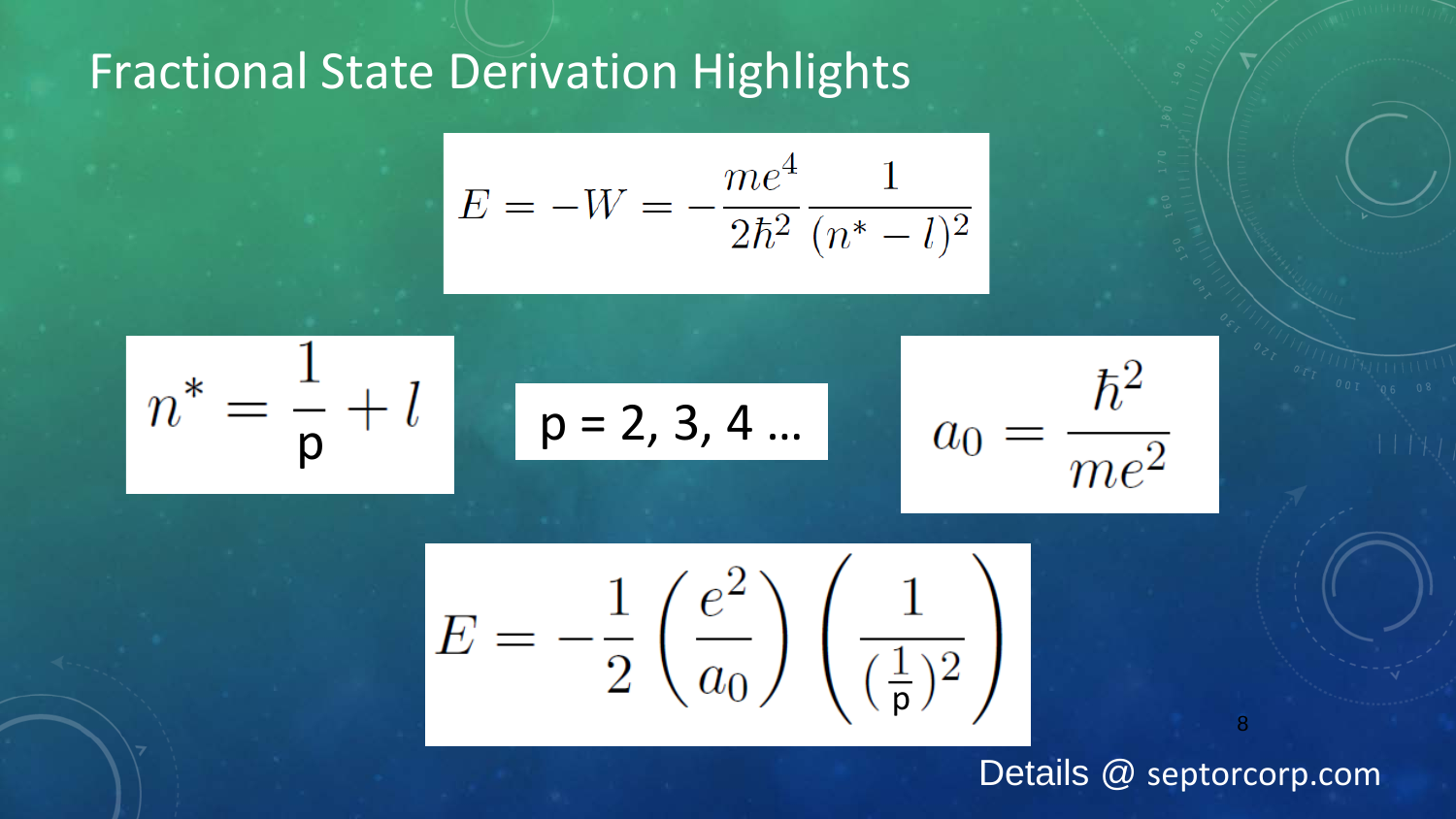## Integer Solutions to Schrodinger Equation

$$
E = -W = -\frac{me^4}{2\hbar^2} \frac{1}{(n^*-l)^2}
$$

$$
n^* = n + l
$$
,  $n = 1, 2, 3 ...$ 

$$
a_0 = \frac{\hbar^2}{me^2}
$$

$$
E = -\frac{1}{2} \left( \frac{e^2}{a_0} \right) \left( \frac{1}{n^2} \right)
$$

Details @ septorcorp.com

9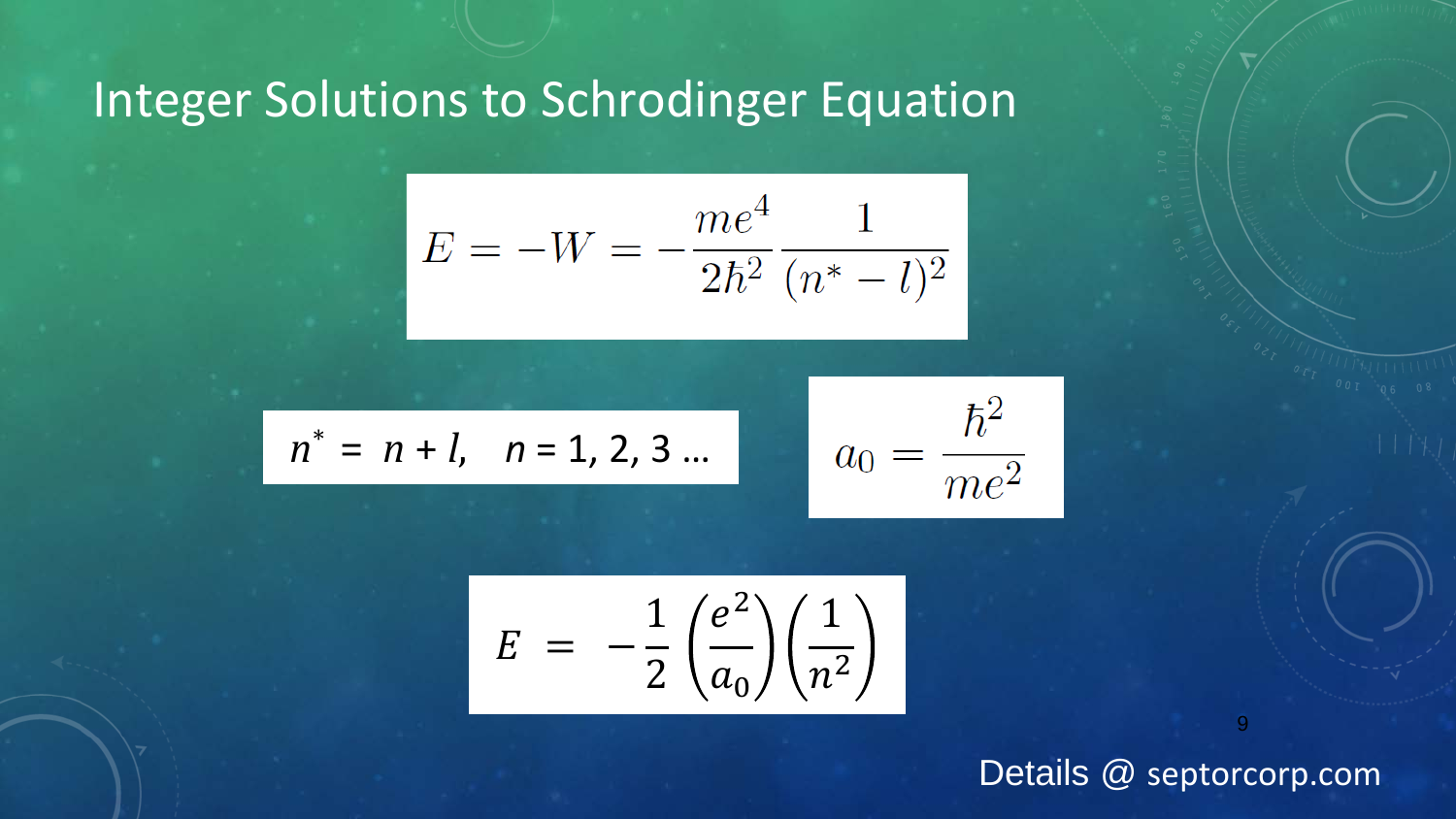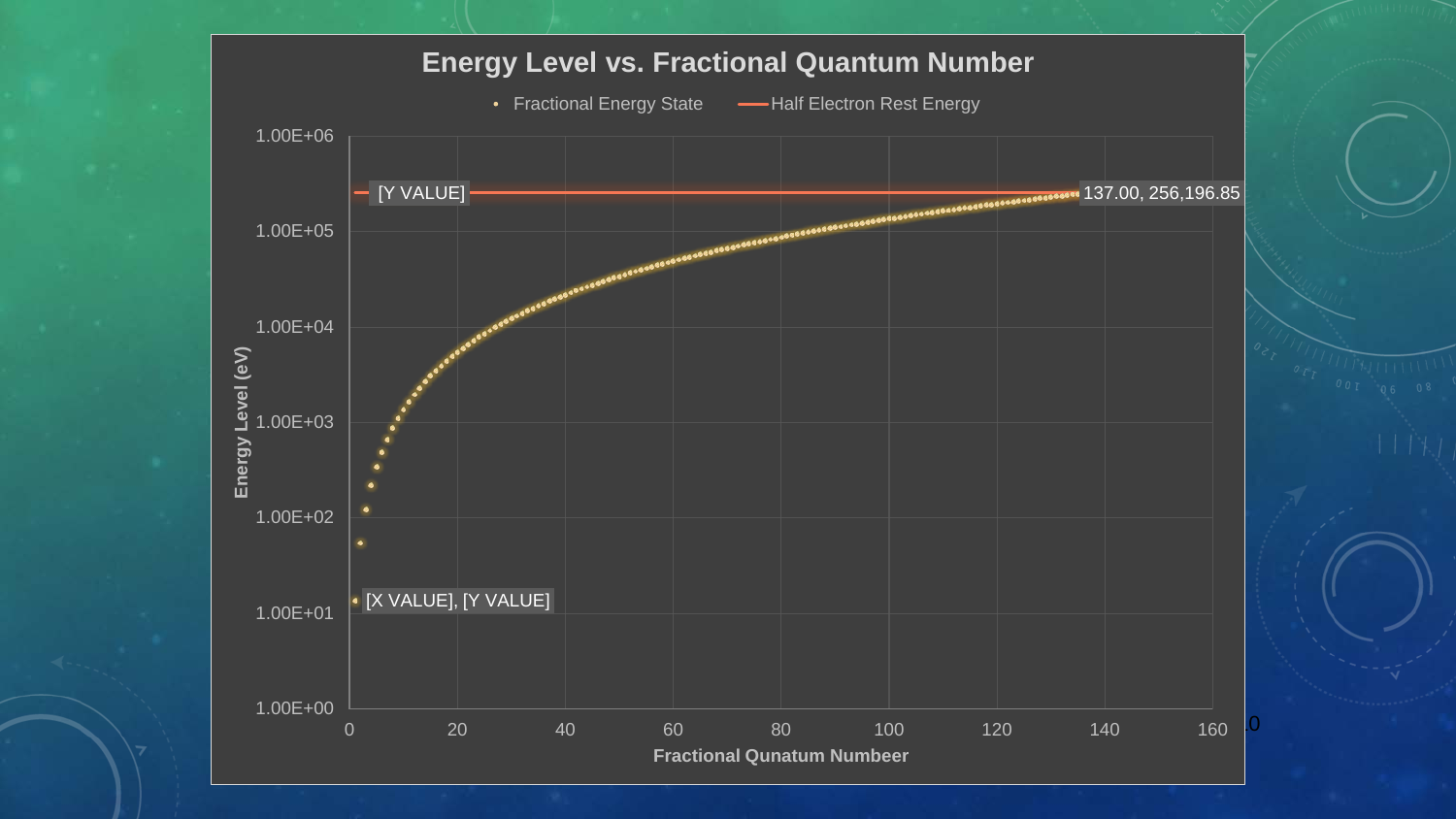### Radii of Fractional Quantum States

 $r_p = a_o/p$ ,  $p = 2, 3, 4..., 137$  [  $r_n = a_o n$ ,  $n = 1, 2, 3, 4..., 137$ ]\*\*

 $\frac{a_o}{137}$  ...  $\frac{a_o}{3}$   $\frac{a_o}{2}$  $a_{o}$  $137a<sub>o</sub>$ 52.9 pm 7.25 nm 386 fm

\*\* T.L. Gill, T. Morris, S.K. Kurtz, Foundations for proper-time relativistic quantum theory, J. Phys. Conf. Ser. 615, 012013 (2015)

11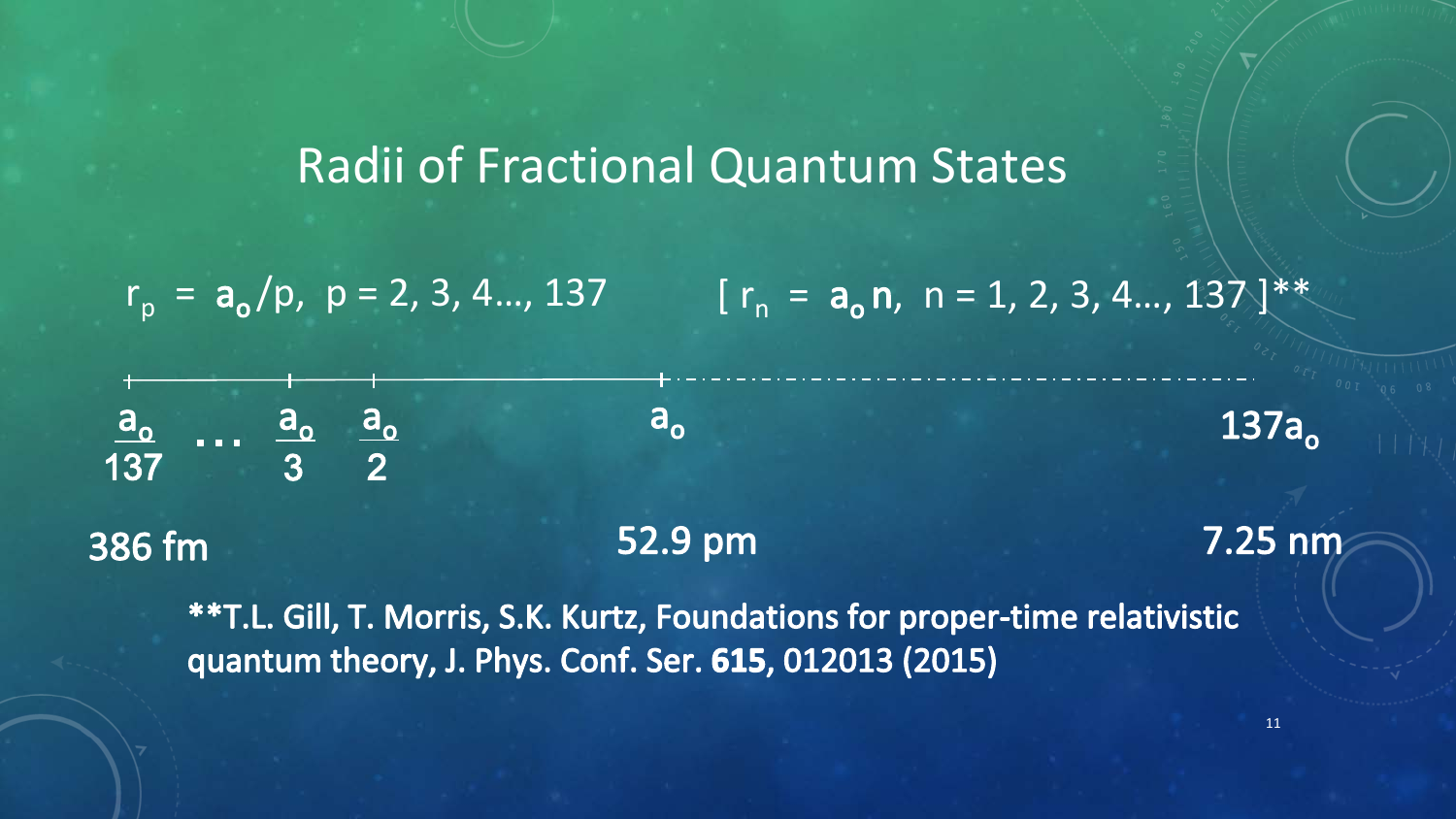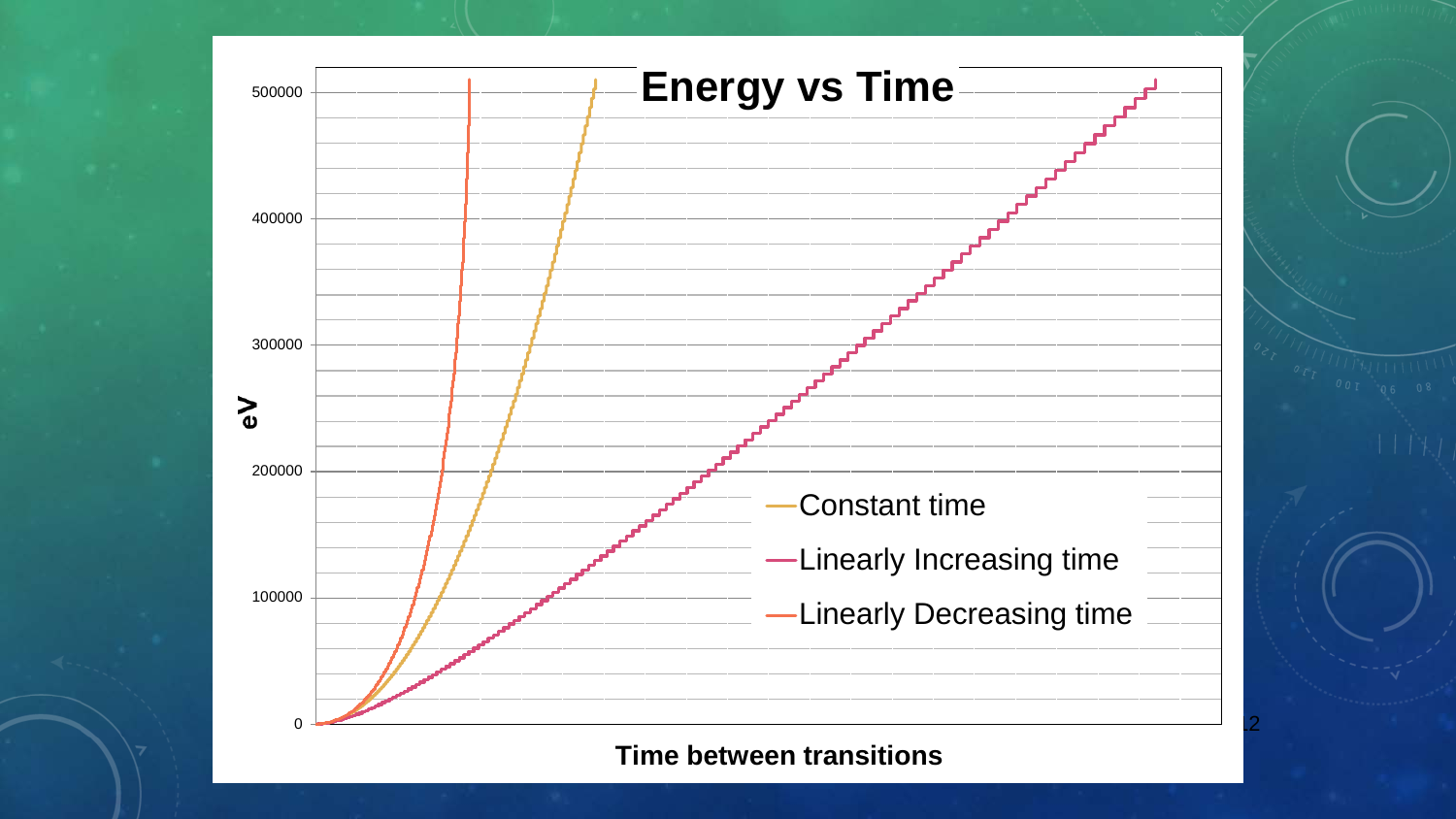## **Energy vs Time**

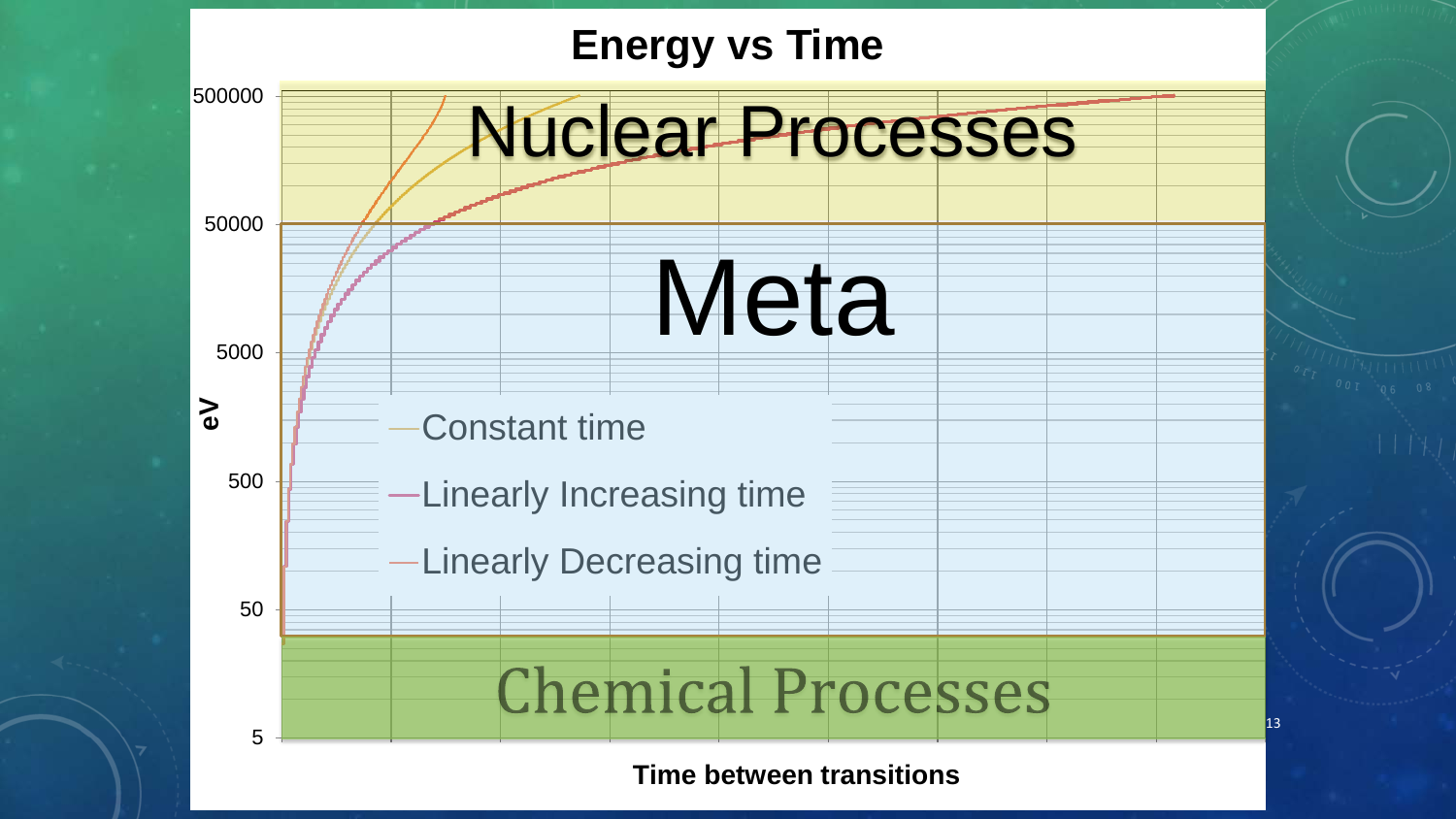## Klein-Gordon Equation

$$
R'' + \frac{2}{\rho}R' + \left(\frac{\lambda}{\rho} - \frac{1}{4} - \frac{l(l+1) - \gamma^2}{\rho^2}\right)R = 0
$$

$$
xy'' + 2y' + \left(n^* - \frac{k-1}{2} - \frac{x}{4} - \frac{k^2 - 1}{4x}\right)y = 0
$$

$$
E = \frac{e^2p}{2} \pm mc^2; p = 1, 2, 3....
$$